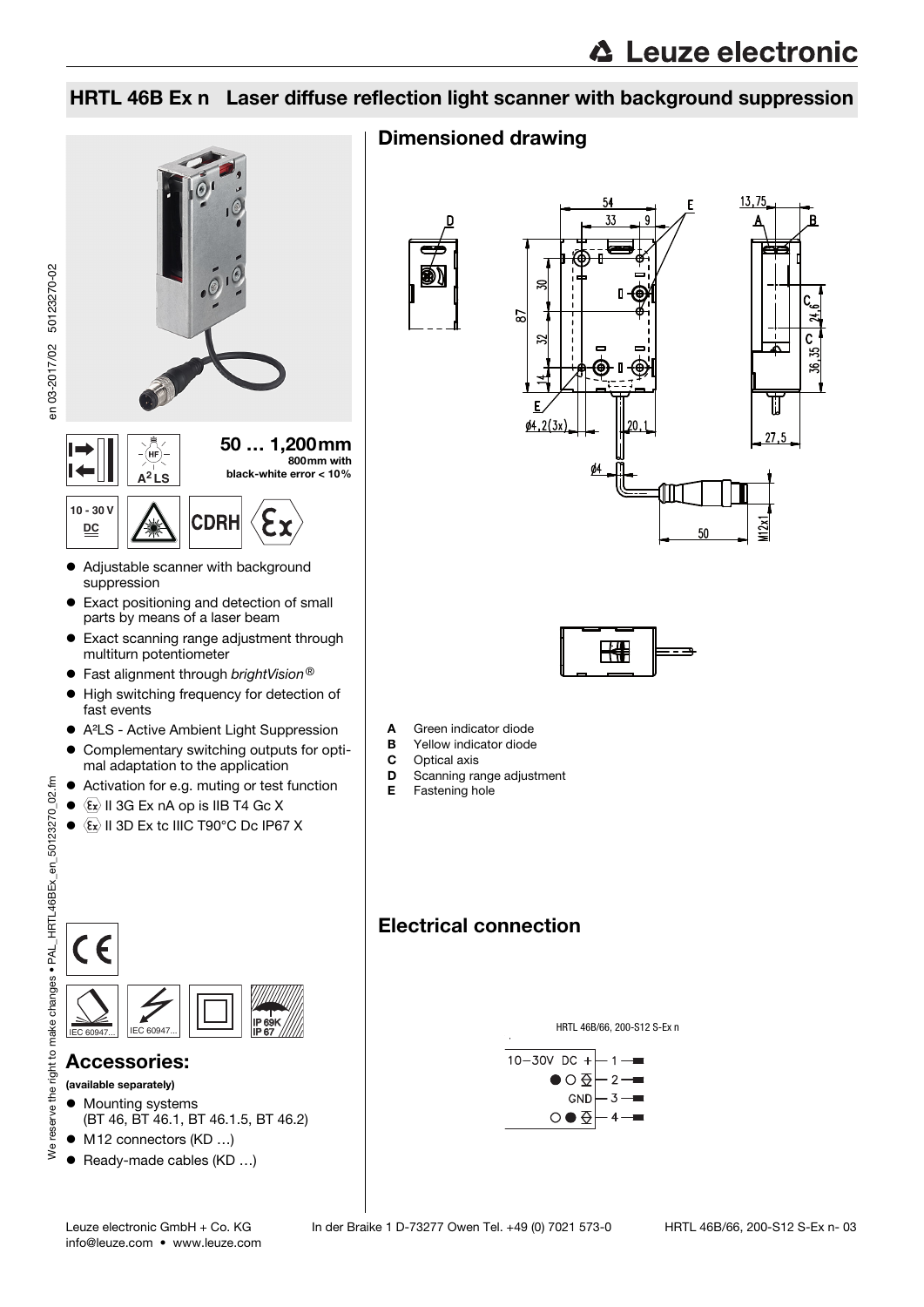# **∆ Leuze electronic**

### HRTL 46B Ex n

#### Tables

#### 1 50 1,200 2 60 850 3 80 750 1 white 90% 2 gray 18% 3 black 6%

Scanning range [mm]

#### Diagrams



**B** gray 18% **C** black 6%

### y

x

### Remarks

#### **Operate in accordance with intended use!**  $\ddot{\phi}$  This product is not a safety sensor

- and is not intended as personnel protection.  $\&$  The product may only be put into
- operation by competent persons.  $\ddot{\phi}$  Only use the product in accor
	- dance with the intended use.
- With the set scanning range, a tolerance of the upper scanning range limit is possible depending on the reflection properties of the material surface.

### **Specifications**

#### Optical data Red light

Typ. scanning range limit (white 90%) 1) Scanning range <sup>2)</sup><br>Adjustment range Adjustment range 120 ... 1,200mm<br>1 ight source 1 aser (modulated Light source<br>
laser class<br>
laser class<br>
laser class<br>
laser class<br>
laser class Laser class 2 in accordance with IEC 60825-1:2007<br>Wavelength 12 in accordance with IEC 60825-1:2007 Wavelength 655nm (visible red light) Light spot approx. 3mm x 5mm at

Max. output power  $2.2 \text{mW}$ <br>Pulse duration  $13.8 \text{mW}$ Pulse duration

#### Timing

Switching frequency 1,000Hz Response time  $0.5 \text{ms}$ <br>Delay before start-up  $\leq 100 \text{ms}$ Delay before start-up

## Electrical data<br>Operating voltage U<sub>B</sub>

Operating voltage  $U_B$  10 … 30VDC (incl. residual ripple)<br>  $\leq 15\%$  of U<sub>R</sub> Open-circuit current<br>Switching output ..../66.... Switching output …/66. … 2 push-pull switching outputs 3)

 $\ldots/6$ .  $\ldots$  push-pull switching output  $\binom{4}{3}$ 

Signal voltage high/low<br>Output current

#### Indicators

Green LED ready<br>
Yellow LED reflection Yellow LED<br>Yellow LED, flashing reflection<br>reflection reflection

#### Mechanical data

Housing plastic<br>Optics cover the plastic plastic Optics cover<br>Weight Weight 50g (with connector) / 65g (with cable and conn.) Connection type M12 connector, or

**Environmental data**<br>Ambient temp. (operation/storage)

Protective circuit 5) VDE safety class <sup>6)</sup> Protection class IP 67, IP 69K<br>Standards applied IEC 60947-5-2 Standards applied

**Explosion protection**<br>Certification (CENELEC)

#### **Options**

Activation input active Transmitter active/not active<br>Activation/disable delay<br>Input resistance 10K $\Omega \le 1$  ms/ $\le 2$  ms<br>10K $\Omega \pm 10\%$ Activation/disable delay ≤ 1ms/≤ 2ms Input resistance 10KΩ ± 10%

II, all-insulated<br>IP 67, IP 69K

2, 3

50 … 1,200mm

see tables

1,000mm

 $≤ 15%$  of U<sub>B</sub>

 $\geq$  (U<sub>B</sub>-2V)/≤ 2V<br>max. 100mA

pin 2: PNP dark switching, NPN light switching pin 4: PNP light switching, NPN dark switching

pin 4: PNP light switching, NPN dark switching

cable with M12 connector, cable length: 200mm

reflection, no performance reserve

 $-30^{\circ}$ C …  $+55^{\circ}$ C/-40°C …  $+70^{\circ}$ C  $-10^{\circ}$ C  $...$   $+40^{\circ}$ C $/$ -40°C  $...$   $+70^{\circ}$ C  $^{4}$ )

 $\langle \overline{\epsilon_x} \rangle$  II 3G Ex nA op is IIB T4 Gc X  $\langle \overline{\epsilon}_x \rangle$  II 3D Ex tc IIIC T90°C Dc IP67 X

1) Typ. scan. range limit: max. achievable scanning range for light objects (white 90%)

2) Scanning range: recommended scanning range for objects with different diffuse reflection<br>3) The push-pull switching outputs must not be connected in parallel

3) The push-pull switching outputs must not be connected in parallel<br>4) Temperature range for UL applications

4) Temperature range for UL applications<br>5) 2=polarity reversal protection. 3=short

5) 2=polarity reversal protection, 3=short circuit protection for all outputs

Rating voltage 50V

### Order guide

The sensors listed here are preferred types; current information at www.leuze.com. **Cable with M12 connector, length: 200mm Designation Part no. Complementary push-pull switching output** Housing model S (standard) HRTL 46B/66, 200-S12 S-Ex n 50114409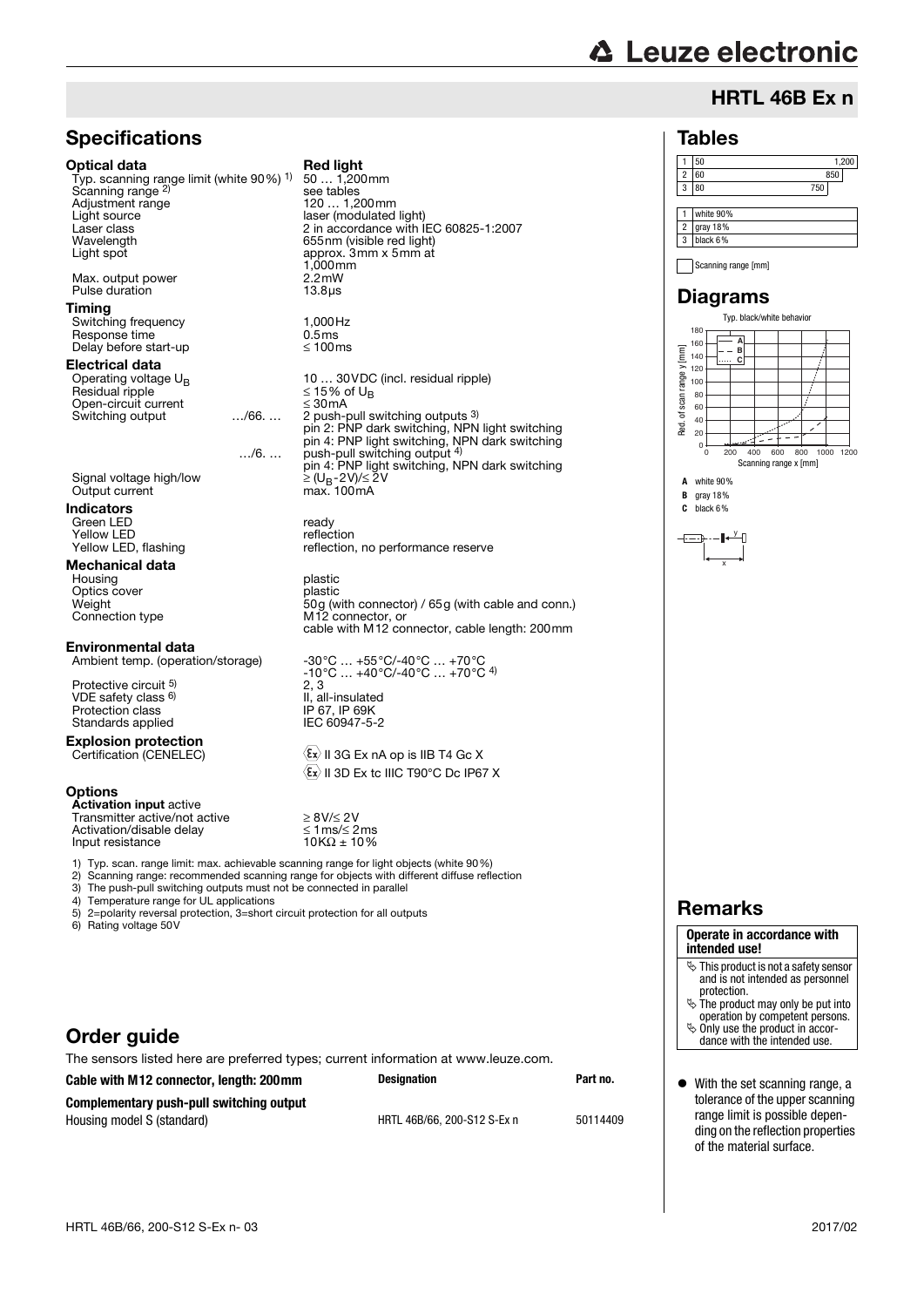### HRTL 46B Ex n Laser diffuse reflection light scanner with background suppression

### Laser safety notices

#### ATTENTION, LASER RADIATION – LASER CLASS 2

#### Never look directly into the beam!

The device satisfies the requirements of IEC 60825-1:2007 (EN 60825-1:2007) safety regulations for a product in laser class 2 as well as the U.S. 21 CFR 1040.10 regulations with deviations corresponding to "Laser Notice No. 50" from June 24th, 2007.

- $\%$  Never look directly into the laser beam or in the direction of reflecting laser beams!
- If you look into the beam path over a longer time period, there is a risk of injury to the retina.
- $\%$  Do not point the laser beam of the device at persons!
- $\%$  Intercept the laser beam with an opaque, non-reflective object if the laser beam is accidentally directed towards a person.
- When mounting and aligning the device, avoid reflections of the laser beam off reflective surfaces!
- CAUTION! Use of controls or adjustments or performance of procedures other than specified herein may result in hazardous light exposure.
- $\%$  Adhere to the applicable legal and local regulations regarding protection from laser beams.
- $\%$  The device must not be tampered with and must not be changed in any way.
- There are no user-serviceable parts inside the device.
	- Repairs must only be performed by Leuze electronic GmbH + Co. KG.

#### **NOTICE**

#### Affix laser information and warning signs!

Laser information and warning signs are affixed to the device(see 1). In addition, self-adhesive laser information and warning signs (stick-on labels) are supplied in several languages (see 2).

- $\&$  Affix the laser information sheet with the language appropriate for the place of use to the device.
- When using the device in the US, use the stick-on label with the "Complies with 21 CFR 1040.10" notice.
- $\%$  Affix the laser information and warning signs near the device if no signs are attached to the device (e.g. because the device is too small) or if the attached laser information and warning signs are concealed due to the installation position.

Affix the laser information and warning signs so that they are legible without exposing the reader to the laser radiation of the device or other optical radiation.